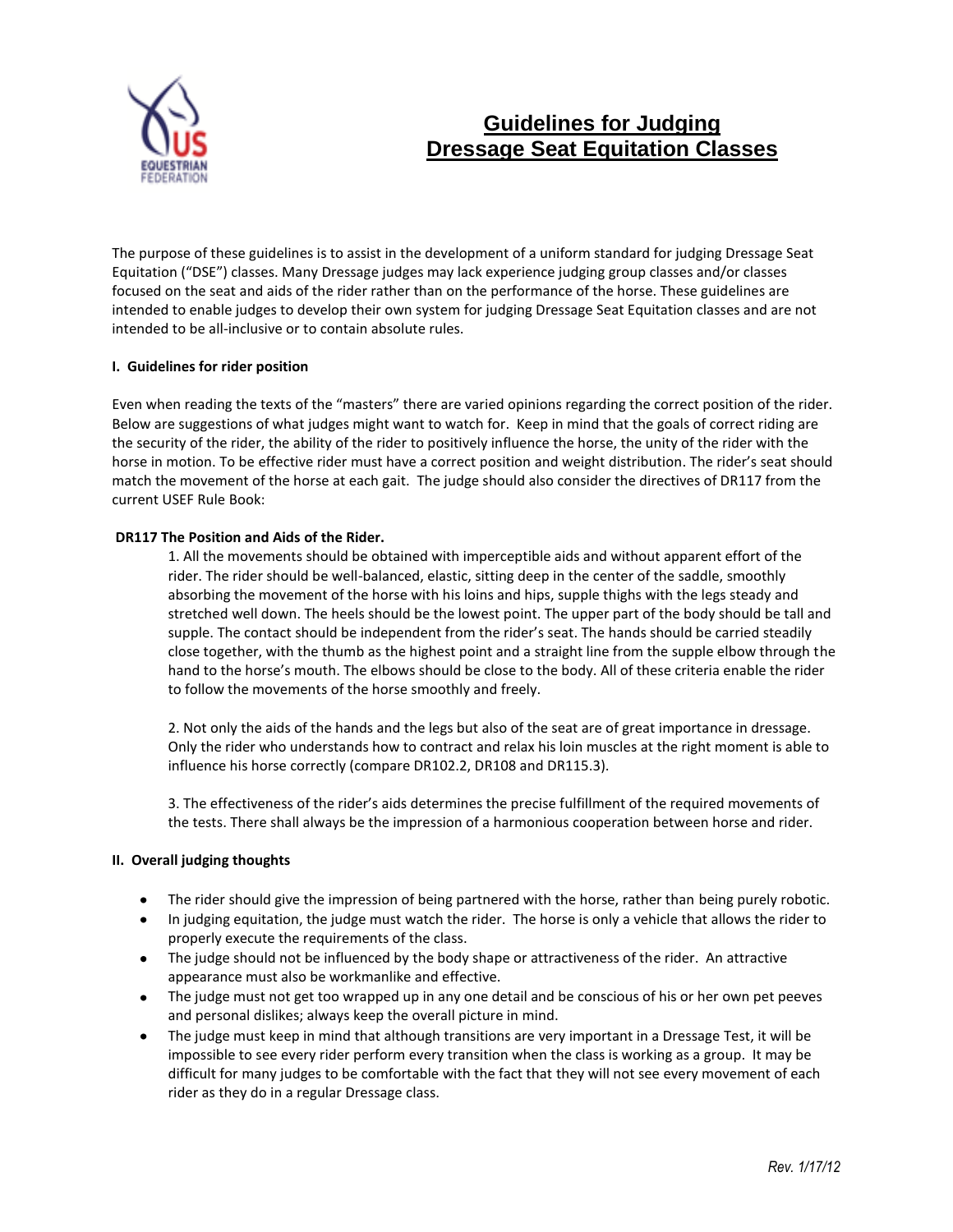### **III. Scoring**

- The first job is to compare one rider with another for an overall placing, deciding which rider comes closest to the ideal. In placing the class, each rider must be given a final score. These scores are recorded by USEF and USDF and can serve as the basis for qualification for the USDF Dressage Seat Medal Semi-Final classes.
- It is not necessary to put a score in each box on the DSE score sheet. The score sheet can be used in a manner that suits the judge's methodology, provided however that a final score must be arrived at for each rider. Score sheets will not be posted, however the judge can make comments to the riders at the end of the class.

#### **IV. Suggestions on conducting a class**

- The judge must consider where to stand to have the best view. This might be in the middle, near one end  $\bullet$ looking toward the other where two-thirds to three-quarters of the ring is in view, outside the ring at one end near a corner (the advantage of this view is being aware of rider straightness), or on the outside on one long side.
- $\bullet$ If the class is too large to work safely in one group, the judge could have all the riders walk and trot one direction of the ring, then pull aside the better riders, work the rest of the class as required, pull in any riders that should be in the top group, and excuse the remaining riders. The judge can then work the top riders to evaluate them.
- A judge should not hesitate to "work" a class, however judges should keep in mind the time restraints of the show and not to overwork riders and their horses. This can be done by requiring more changes of gait and changes within the gait as well as individual work.
- When asking for individual work, be very specific. Do not expect riders to be mind readers. The judge  $\bullet$ must make sure he asks for only those tests allowed in the USEF Dressage rules. A document containing suggested patterns for use in DSE classes, ranging in difficulty from easy to hard (suitable for Dressage Seat Medal Semi-Final and Final classes) are posted on the USEF web site (www.usef.org) and available for judges to use as desired.
- Not all riders need to be asked for individual work-offs. It might be the top two or four, or perhaps to help the judge decide between very closely matched fourth and fifth placed riders.
- In the case of very small classes or very clear divisions of competency, no work-off is necessary.
- A rider may reverse direction any way he or she chooses unless directed by the judge.
- When the judge asks for individual work-offs he may have the riders line up in the middle of the ring, or at one end where they are less liable to obstruct the judge's view. As with regular test judging, remember that the judge must evaluate what she sees at that time.
- .If asked to ride without stirrups, the stirrups must be crossed.  $\bullet$

## **V. Thoughts for evaluating position**

*►Basic picture:* Ear/shoulder/hip/heel vertically aligned, heels level or slightly down; the front and back of the rider's trunk should be of equal length; straight line from elbow to horse's mouth.

#### **LEGS**:

## Good:

- $\checkmark$  Centered under body
- $\checkmark$  Heels level or slightly down, iron on ball of foot with weight evenly distributed
- $\checkmark$  Adequate angle at the knee joint.
- $\checkmark$  Thigh rotated in and inside of calf lying close to and lightly on horse's side
- $\checkmark$  Quiet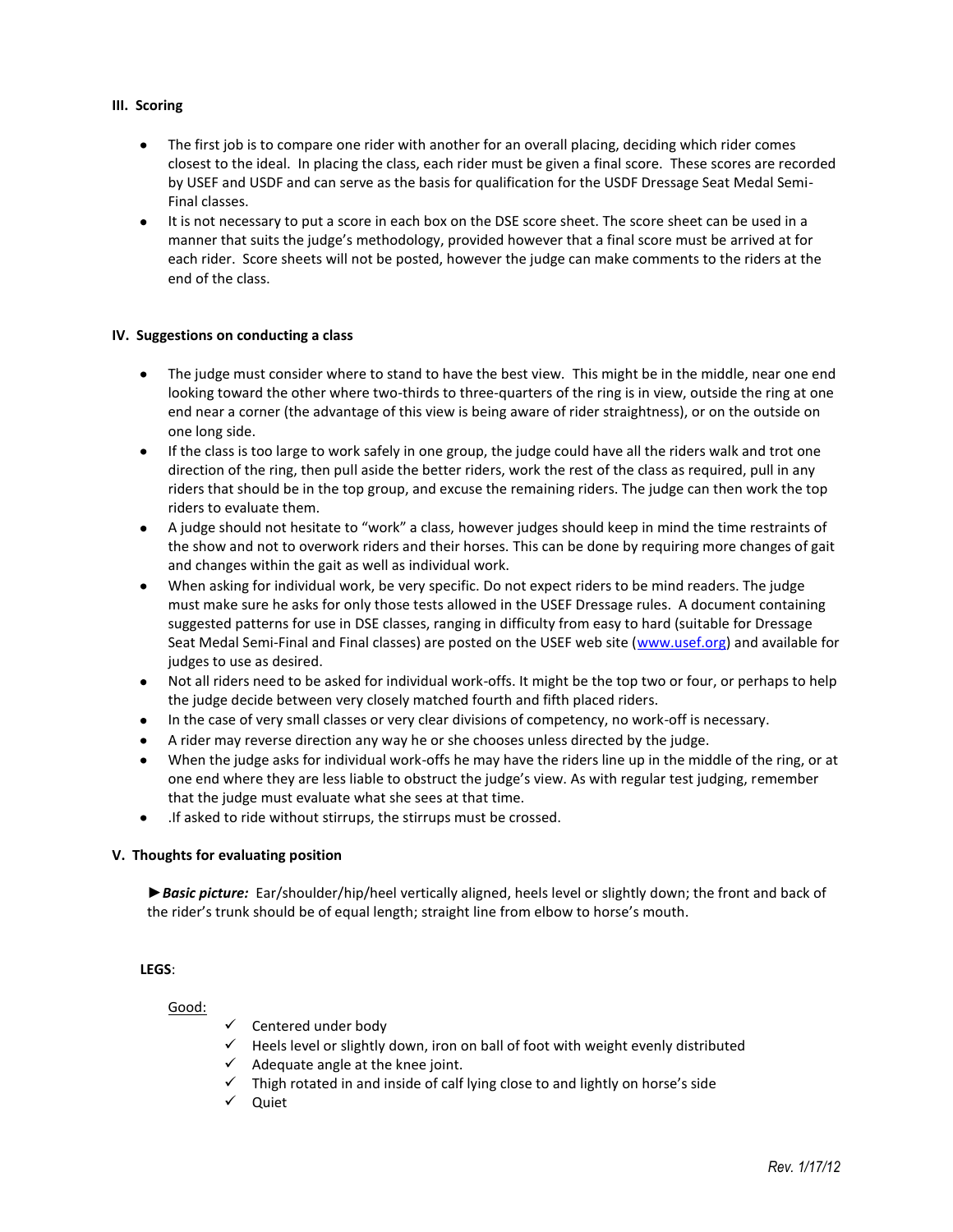Minor Faults:

- $\checkmark$  Slightly forward or back
- $\checkmark$  Stirrups too short so that the use of the leg is restricted
- $\checkmark$  Stirrups too long so toe is down or there is no flexibility to ankle
- $\checkmark$  Slight movement to legs
- $\checkmark$  Stirrups uneven
- $\checkmark$  Uneven weight in stirrups
- $\checkmark$  Stirrup leather twisted
- $\checkmark$  Stirrup on toe
- $\checkmark$  Bracing on stirrup
- $\checkmark$  Unnecessary lifting of heel to give aid
- $\checkmark$  Swinging legs
- $\checkmark$  Knee off saddle
- $\checkmark$  Toe pointed out excessively so back of calf and heel are on the horse
- $\checkmark$  Toe pointed in excessively with all of weight on outside of stirrup
- $\checkmark$  Rigid ankles

#### Major Faults:

- $\checkmark$  Any of above taken to extreme
- $\checkmark$  Thigh or knee coming up
- $\checkmark$  No contact with horse's side
- $\checkmark$  Lower leg gripping
- $\checkmark$  Spur held in side or constantly poking into the horse
- $\checkmark$  Loss of stirrup(s)
- $\checkmark$  Stirrup on "home"

#### **SEAT & UPPER BODY:**

#### Good:

- $\checkmark$  Sits centered on the horse
- $\checkmark$  Sitting in deepest part of the saddle.
- $\checkmark$  Good upper body control relative to the movement of the horse.
- $\checkmark$  Hip motion well controlled by rider.
- $\checkmark$  Shoulders balanced over the hips
- $\checkmark$  Head balanced over shoulders with chin level
- $\checkmark$  Rider looking over horse's ears

#### Minor Faults:

- $\checkmark$  Sits slightly to one side
- $\checkmark$  Slightly ahead of the motion
- $\checkmark$  Slightly behind the motion
- $\checkmark$  One shoulder or hip higher or lower
- $\checkmark$  One shoulder or hip further forward
- $\checkmark$  Slight rigidity or stiffness
- $\checkmark$  Rounded back
- $\checkmark$  Excessively swayed back
- $\checkmark$  Collapsed chest
- $\checkmark$  Loss of rhythm with horse
- $\checkmark$  Chin down
- $\checkmark$  One ear lower than other
- $\checkmark$  Tension in buttocks, back, or shoulders

#### Major Faults:

 $\checkmark$  Any of the above taken to extreme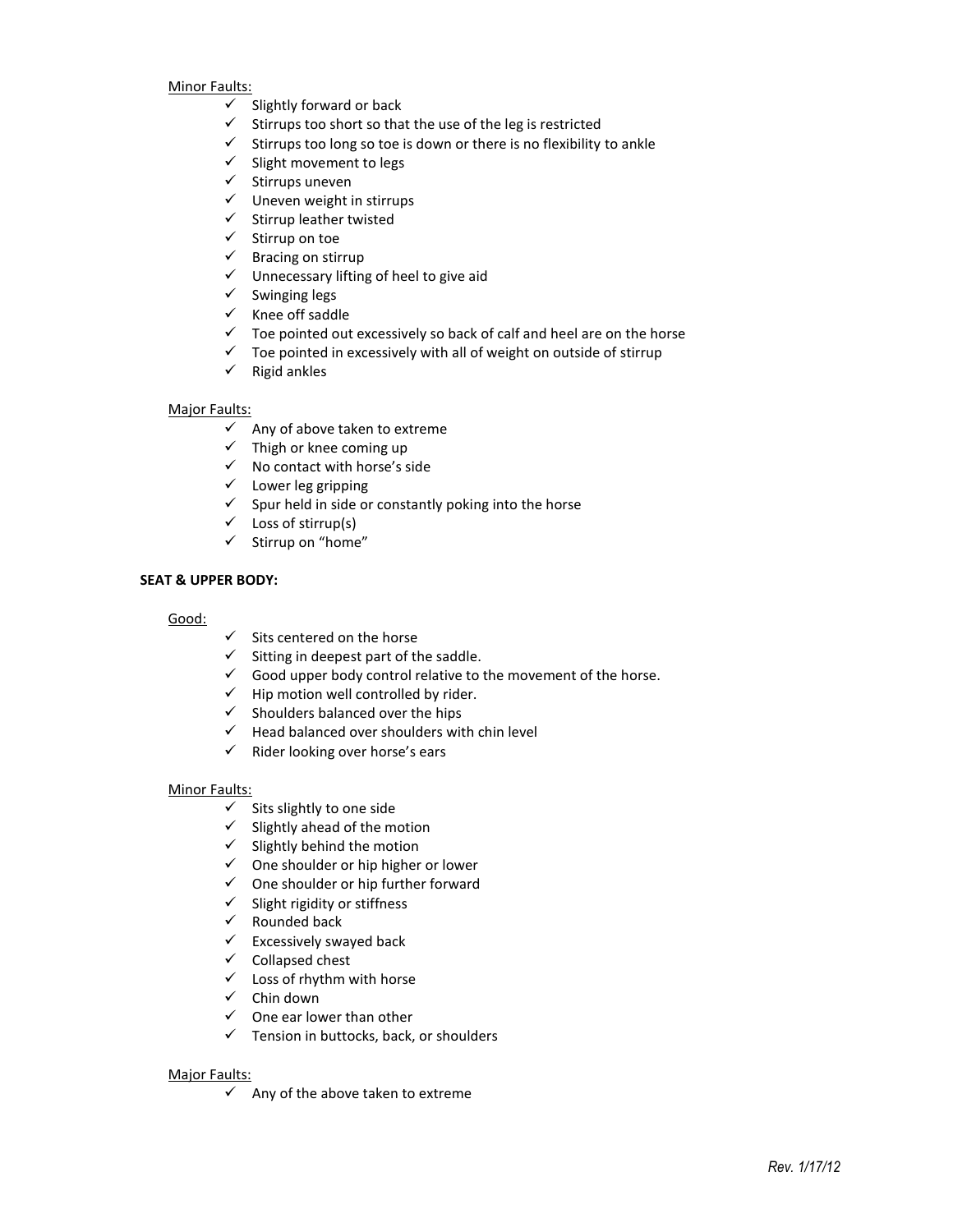- $\checkmark$  Extreme crookedness
- $\checkmark$  Unable to sit in saddle
- $\checkmark$  Excessive motion

### **HANDS & ARMS:**

Good:

- $\checkmark$  Soft fist
- $\checkmark$  Knuckles facing forward, thumb on top
- $\checkmark$  Hands angled slightly inside vertical, slightly apart
- $\checkmark$  Upper arm hanging relaxed on or slightly in front of the vertical
- $\checkmark$  Elbow near or slightly in front of waist
- $\checkmark$  Straight line from elbow through hand to horse's mouth
- $\checkmark$  Arms following motion of horse's head and neck, thus maintaining elastic contact

#### **Minor Faults:**

- $\checkmark$  Hands too high
- $\checkmark$  Hands too wide apart
- $\checkmark$  Hands too low
- $\checkmark$  Flat hands
- $\checkmark$  Elbows too far back
- $\checkmark$  Elbows straight
- $\checkmark$  Slight rigidity or tenseness
- $\checkmark$  Loss of contact with mouth
- $\checkmark$  Lack of following arm

## Major Faults:

- $\checkmark$  Any of the above taken to extreme
- $\checkmark$  Hanging or pulling on mouth
- $\checkmark$  Hands constantly busy
- $\checkmark$  Major rigidity or tension in arms and hands

## **USE OF AIDS:**

## Good:

- $\checkmark$  Aids subtle
- $\checkmark$  horse reactive to rider's aids
- $\checkmark$  Correct timing of aids
- $\checkmark$  Correct use of half halts

## Minor Faults:

- $\checkmark$  Lack of preparation/poor half halts
- $\checkmark$  Aids obvious
- $\checkmark$  Inappropriate use of whip
- $\checkmark$  Inappropriate use of spur
- $\checkmark$  Horse resisting
- $\checkmark$  Above or behind bit
- $\checkmark$  No bend
- $\checkmark$  Incorrect diagonal or lead quickly and quietly corrected
- $\checkmark$  Break in gait quickly and quietly corrected
- $\checkmark$  Horse lacking relaxation, impulsion, rhythm, suppleness, and balance

## Major faults:

 $\checkmark$  Any of the above taken to extreme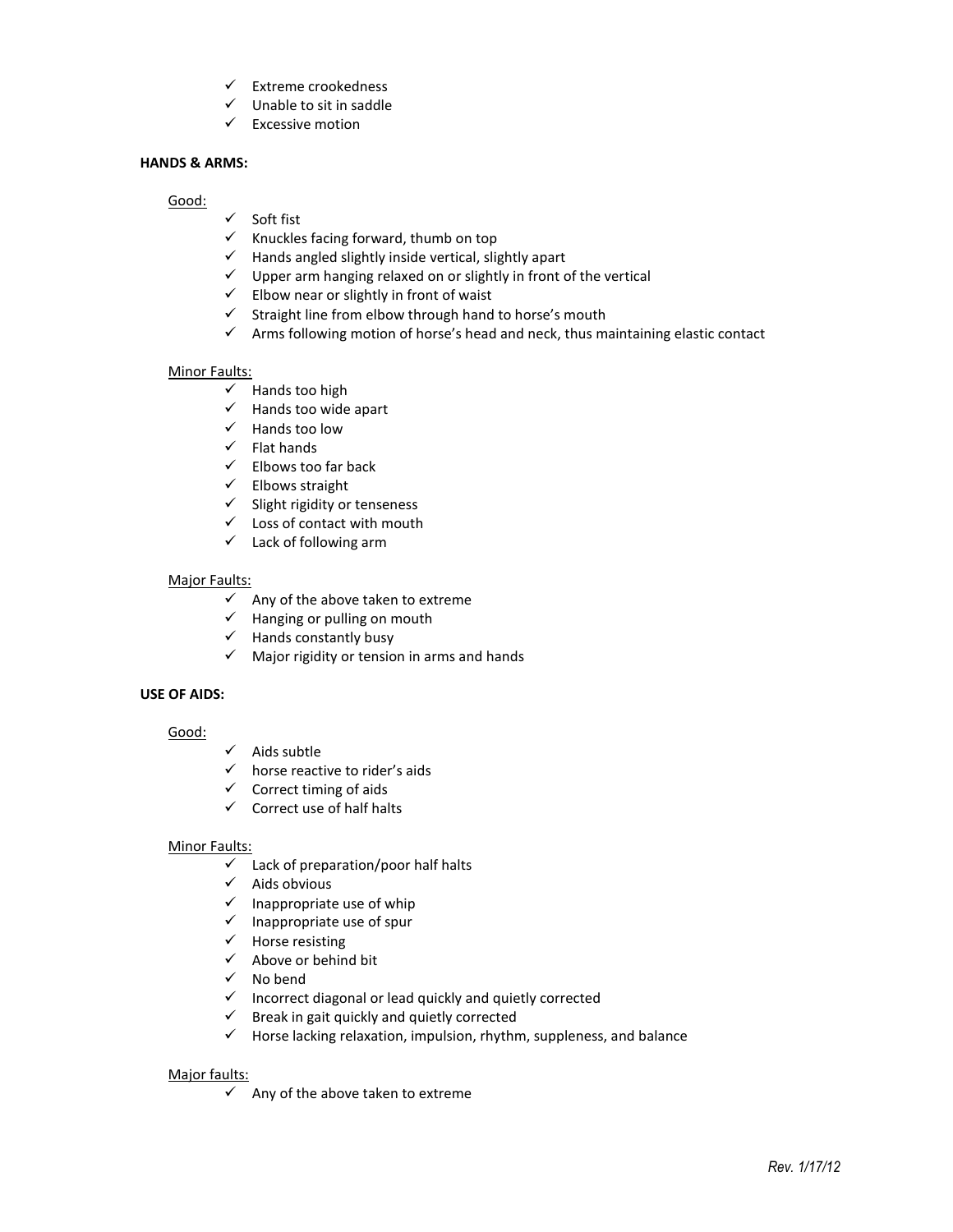- $\checkmark$  Lack of relaxation, impulsion, rhythm, suppleness, and balance caused by rider
- $\checkmark$  Wrong lead uncorrected
- $\checkmark$  Break in gait poorly corrected
- $\checkmark$  Loss of control or unsafe riding (getting too close to other riders)

### **VI. Suggestions for developing methodology**

One judge's method is to dictate plusses/minuses to the scribe--for each gait or exercise in each direction. Some judges use their own shorthand to be more specific. Some judges have the ability to write nothing while the class is in motion and can remember well enough to make their notes and give scores at the end.

#### **VII. Suggestions for numerical scoring**

| 90-100    | <b>Excellent</b>  | No major position flaw. Exceptional basics. The judge should describe this rider<br>using only superlatives. The judge must not be afraid to use this score when it<br>is appropriate.                                    |
|-----------|-------------------|---------------------------------------------------------------------------------------------------------------------------------------------------------------------------------------------------------------------------|
| 85-89     | <b>Very Good</b>  | No major position flaw. Very good basics. This rider might have one of the<br>minor flaws listed above to a minor degree. Ideally most of the winners will<br>receive score in the 80's.                                  |
| 80-84     |                   | No major position flaws and very good basics. This rider might have one of the<br>minor flaws listed above to a greater degree or have a couple to a lesser<br>degree.                                                    |
| 75-79     | Good              | The judge would be comfortable putting this rider on any trained horse and<br>know that the horse will be comfortable with his rider. The rider may have a<br>few minor flaws, but they are not detrimental to the horse. |
| $70 - 74$ |                   | This is the range for the average rider with no major design flaws or mistakes,<br>who lacks suppleness or unity with the horse or the excellent rider who had<br>one major mistake like a wrong lead uncorrected.        |
| $65 - 69$ | Satisfactory      | This is the range for the mediocre rider, with several minor position flaws but<br>no major ones.                                                                                                                         |
| $60 - 64$ |                   | This rider might have most of the good points, but one major flaw (i.e. very<br>good position, except for the spurs poking in the horse's side all the time).                                                             |
| $50 - 59$ | <b>Sufficient</b> | This rider has several minor position flaws that are not abusive to the horse, or<br>this rider sits correctly but the inappropriate use of aids causes the horse to do<br>poor transitions and be above the bit.         |
| $40 - 49$ | Insufficient      | This rider has major position faults and/or rides the horse in a detrimental<br>manner.                                                                                                                                   |
| Below 40  |                   | This rider is abusive or unsafe.                                                                                                                                                                                          |